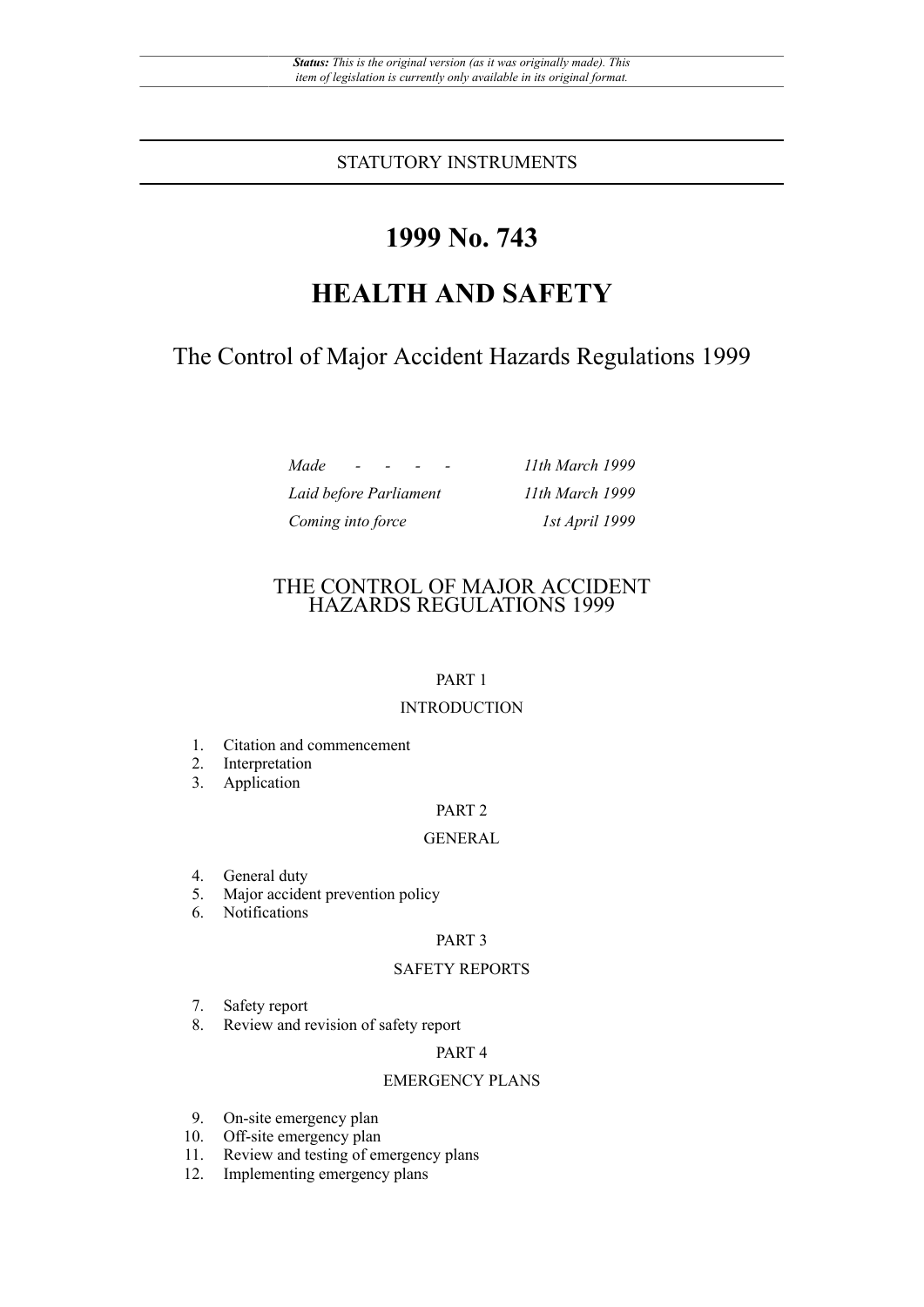*Status: This is the original version (as it was originally made). This item of legislation is currently only available in its original format.*

13. Charge for preparation, review and testing of off-site emergency plan

#### PART 5

## PROVISION OF INFORMATION BY OPERATOR

- 14. Provision of information to the public
- 15. Provision of information to competent authority
- 16. Provision of information to other establishments

## PART 6

#### FUNCTIONS OF COMPETENT AUTHORITY

- 17. Functions of competent authority in relation to the safety report 18. Prohibition of use
- Prohibition of use
- 19. Inspections and investigations
- 20. Enforcement<br>21. Provision of i
- Provision of information by competent authority
- 22. Fee payable by operator

## PART 7

#### AMENDMENTS, REVOCATIONS, SAVINGS AND TRANSITIONAL PROVISIONS

- 23. Amendments<br>24 Revocation and
- Revocation and savings
- 25. Transitional provision Signature

SCHEDULE 1 — DANGEROUS SUBSTANCES TO WHICH THE REGULATIONS APPLY

# PART 1 - INTRODUCTION

- 1. This Schedule applies to the presence of dangerous substances at...
- 2. Mixtures and preparations shall be treated in the same way...
- 3. The qualifying quantities set out in Parts 2 and 3...
- 4. The quantities to be considered for the application of the...
- 5. The rules given in Part 3, Note 4 governing the...
	- PART 2 NAMED SUBSTANCES
		- NOTES
- 1. Ammonium nitrate (350/2500)
- 2. Ammonium nitrate (1250/5000)
- 3. Polychlorodibenzofurans and polychlorodibenzodioxins
	- PART 3 CATEGORIES OF SUBSTANCES AND PREPARATIONS NOT SPECIFICALLY NAMED IN PART 2

#### — NOTES

- 1. Substances and preparations shall be classified for the purposes of...
- 2. An "explosive" means: (a) (i) a substance or preparation which...
- 3. "Flammable", "highly flammable", and "extremely flammable" in categories 6, 7...
- 4. The addition of dangerous substances to determine the quantity present...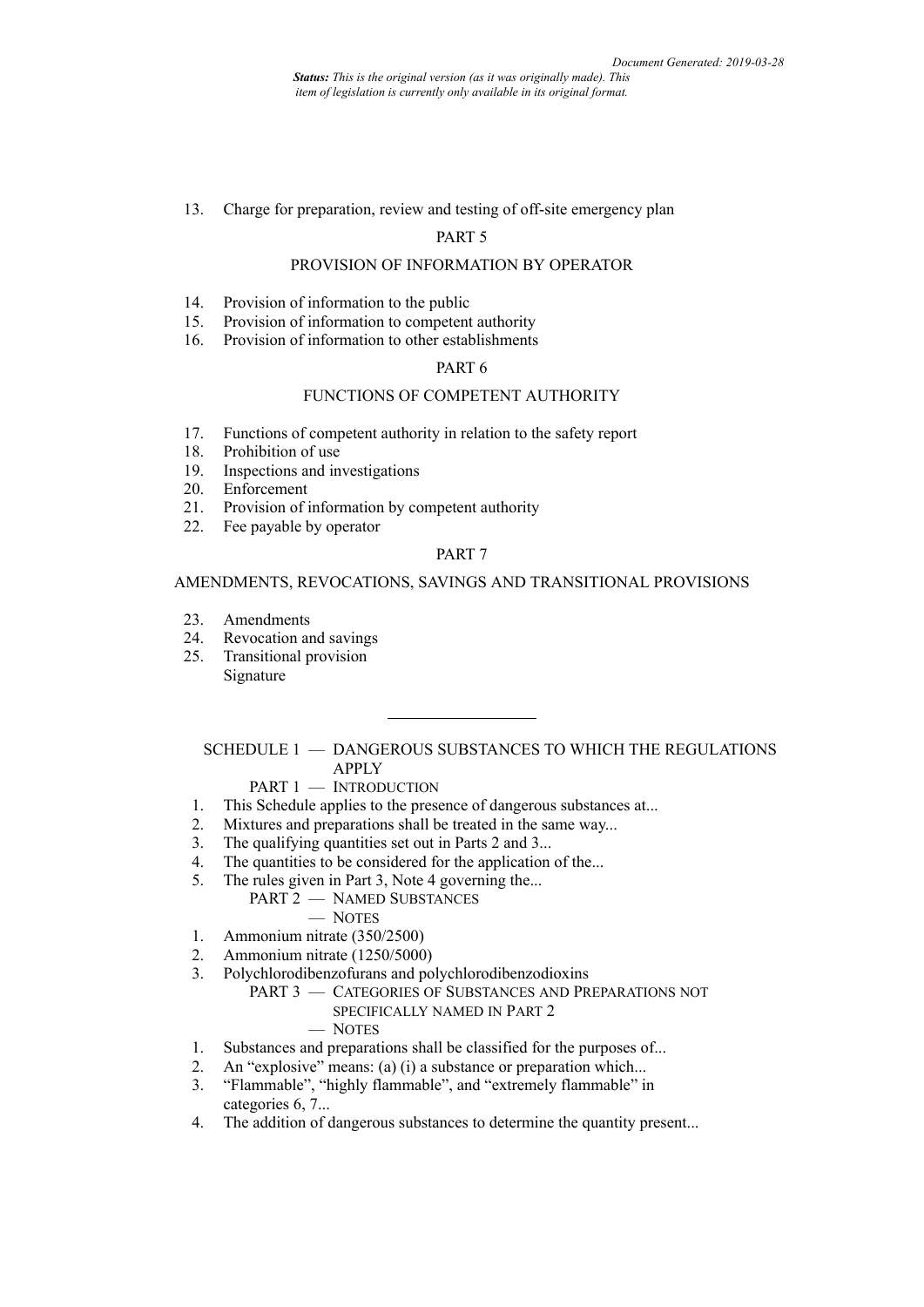## SCHEDULE 2 - PRINCIPLES TO BE TAKEN INTO ACCOUNT WHEN PREPARING MAJOR ACCIDENT PREVENTION POLICY DOCUMENT

- 1. For the purpose of implementing the operator's major accident prevention...
- 2. The major accident prevention policy should be established in writing...<br>3. The safety management system should include the part of the...
- 3. The safety management system should include the part of the...<br>4 The following issues shall be addressed by the safety managem
- The following issues shall be addressed by the safety management...

# SCHEDULE 3 — INFORMATION TO BE INCLUDED IN A NOTIFICATION

- 1. the name and address of the operator;
- 2. the address of the establishment concerned;
- 3. the name or position of the person in charge of...<br>4. information sufficient to identify the dangerous s
- information sufficient to identify the dangerous substances or category of...
- 5. the quantity and physical form of the dangerous substances present;...
- 6. a description of the activity or proposed activity of the...
- 7. details of the elements of the immediate environment liable to...

### SCHEDULE 4 — PURPOSE AND CONTENTS OF SAFETY REPORTS

PART 1 — PURPOSE OF SAFETY REPORTS*(This Part sets out the provisions of Article 9(1) of the Directive)*

- 1. demonstrating that a major accident prevention policy and a safety...
- 2. demonstrating that major accident hazards have been identified and that...<br>3. demonstrating that adequate safety and reliability have been incorporated
- 3. demonstrating that adequate safety and reliability have been incorporated into...
- 4. demonstrating that on-site emergency plans have been drawn up and...
- 5. providing sufficient information to the competent authority to enable decisions.

## PART 2 - MINIMUM INFORMATION TO BE INCLUDED IN SAFETY REPORT*(This Part sets out the provisions of Annex II to the Directive)*

- 1. Information on the management system and on the organisation of...
- 2. Presentation of the environment of the establishment:
- 3. Description of installation: (a) a description of the main activities...
- 4. Identification and accidental risks analysis and prevention methods:
- 5. Measures of protection and intervention to limit the consequences of...

SCHEDULE 5 — EMERGENCY PLANS

## PART 1 — OBJECTIVES OF ON-SITE AND OFF-SITE EMERGENCY PLANS*(This Part sets out the provisions of Article 11(2) of the Directive)*

- 1. containing and controlling incidents so as to minimise the effects,...
- 2. implementing the measures necessary to protect persons and the environment...
- 3. communicating the necessary information to the public and to the...<br>4. providing for the restoration and clean-up of the environment follow
- 4. providing for the restoration and clean-up of the environment following...
	- PART 2 INFORMATION TO BE INCLUDED IN ON-SITE EMERGENCY PLAN*(This Part sets out the provision of paragraph 1 of Annex IV to the Directive)*
- 1. names or positions of persons authorised to set emergency procedures...
- 2. name or position of the person with responsibility for liaison...
- 3. for foreseeable conditions or events which could be significant in...
- 4. arrangements for limiting the risks to persons on site including...
- 5. arrangements for providing early warning of the incident to the...
- 6. arrangements for training staff in the duties they will be...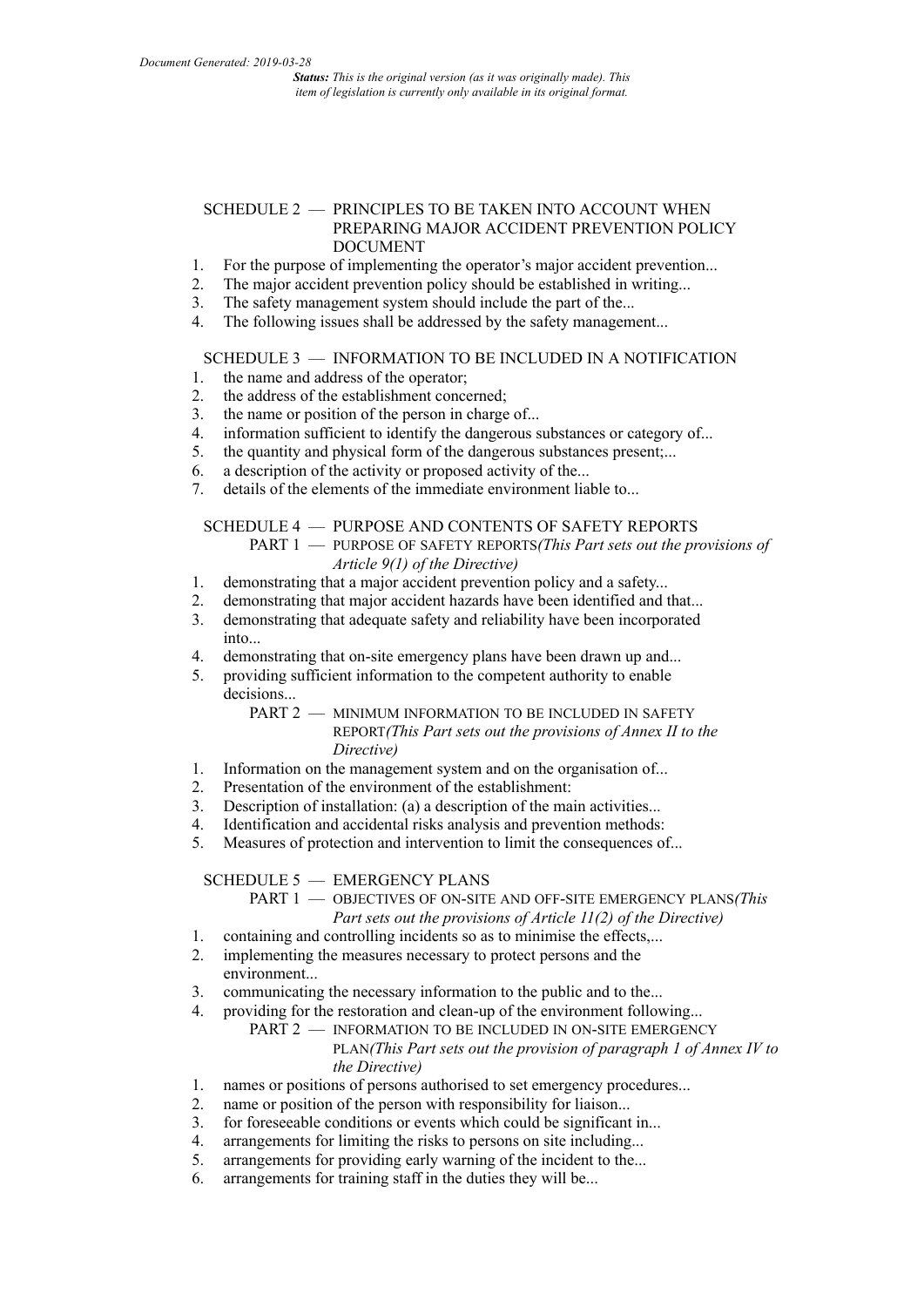- 7. arrangements for providing assistance with off-site mitigatory action.
	- PART 3 INFORMATION TO BE INCLUDED IN OFF-SITE EMERGENCY PLAN*(This Part sets out the provisions of paragraph 2 of Annex IV to the Directive)*
- 1. names or positions of persons authorised to set emergency procedures...
- 2. arrangements for receiving early warning of incidents, and alert and...<br>3. arrangements for co-ordinating resources necessary to implement the
- arrangements for co-ordinating resources necessary to implement the offsite emergency...
- 4. arrangements for providing assistance with on-site mitigatory action;
- 5. arrangements for off-site mitigatory action;
- 6. arrangements for providing the public with specific information relating to...
- 7. arrangements for the provision of information to the emergency services...

SCHEDULE 6 — INFORMATION TO BE SUPPLIED TO THE PUBLIC*(This Schedule sets out the provisions of Annex V to the Directive)*

- 1. name of operator and address of the establishment;
- 2. identification, by position held, of the person giving the information;...
- 3. confirmation that the establishment is subject to these regulations and...
- 4. an explanation in simple terms of the activity or activities...
- 5. the common names or, in the case of dangerous substances...
- 6. general information relating to the nature of the major accident...
- 7. adequate information on how the population concerned will be warned...<br>8. adequate information on the actions the population concerned should
- adequate information on the actions the population concerned should take,...
- 9. confirmation that the operator is required to make adequate arrangements...
- 10. a reference to the off-site emergency plan for the establishment....
- 11. details of where further relevant information can be obtained, unless...

## SCHEDULE 7 — CRITERIA FOR NOTIFICATION OF A MAJOR ACCIDENT TO THE EUROPEAN COMMISSION AND INFORMATION TO BE **NOTIFIED**

- PART 1 CRITERIA*(This Part sets out the provisions of Annex VI to the Directive)*
- 1. Any accident covered in sub-paragraph (a) or having at least...
- 2. Accidents or `near misses' which Member States regard as being... PART 2 - INFORMATION
- 1. The Member State and the name and address of the...
- 2. The date, time and place of the major accident, including...
- 3. A brief description of the circumstances of the accident, including...
- 4. A brief description of the emergency measures taken and of...

## SCHEDULE 8 — PROVISION OF INFORMATION BY COMPETENT AUTHORITY

- 1. The competent authority shall maintain a register containing the information...
- 2. The competent authority may remove from the register information relating...
- 3. Where information of any description is excluded from the register...
- 4. It shall be the duty of the competent authority—
- 5. The register may be kept in any form.
- 6. No information shall be included in the register if and...
- 7. The Secretary of State may, for the purpose of securing...